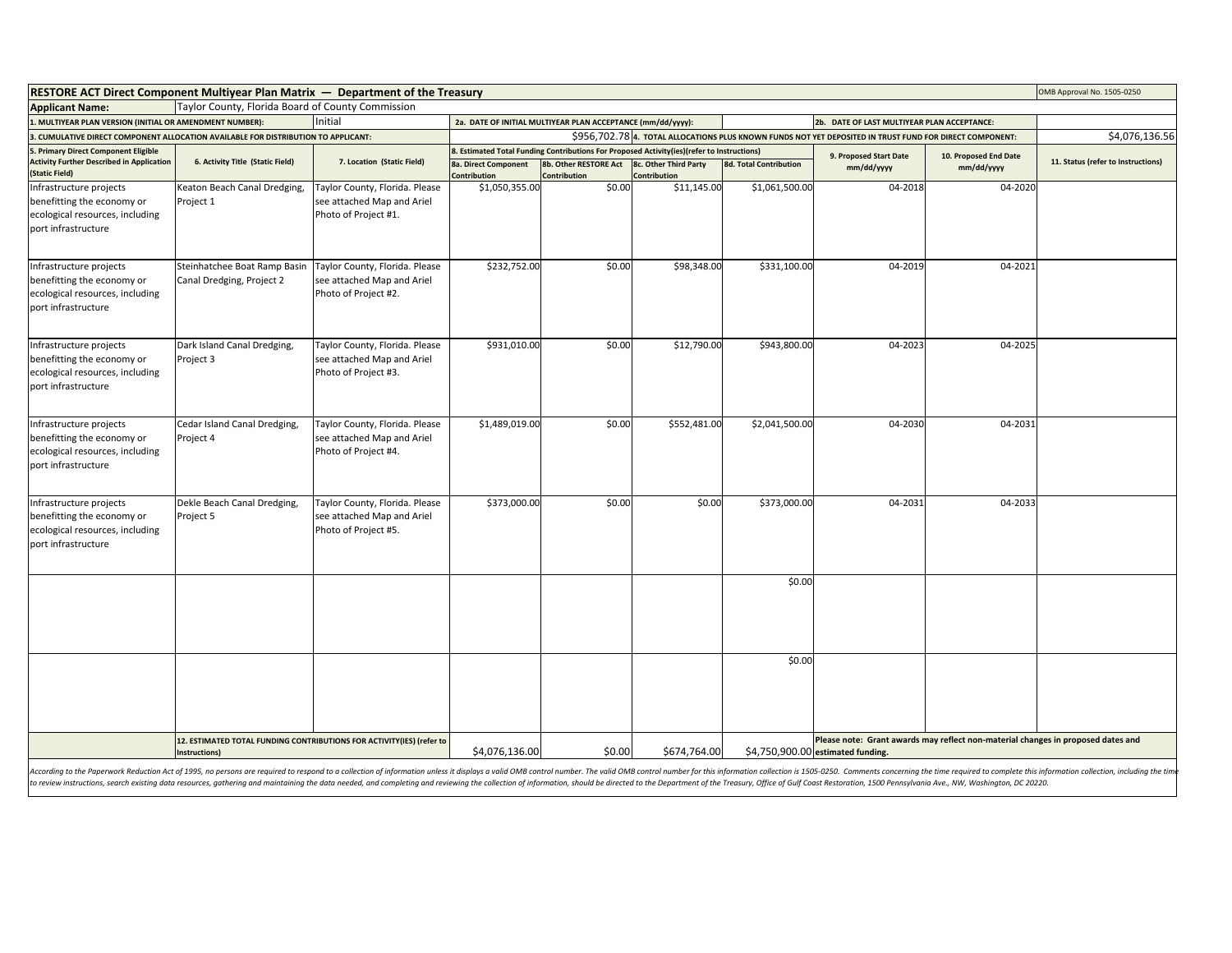# **RESTORE ACT Direct Component Multiyear Plan Narrative**

# **Department of the Treasury**

OMB Approval No. 1505‐0250

Directions: Use this form for the Initial Multiyear Plan and any subsequent amendments to an accepted Multiyear **Plan. For amendments, include only new and/or materially modified activities.**

| Multiyear Plan Version (Initial or Amendment Number): | Initial                   |  |  |
|-------------------------------------------------------|---------------------------|--|--|
| Date of Initial Multiyear Plan Acceptance:            | Click here to enter text. |  |  |
| Date of Last Multiyear Plan Acceptance:               | Click here to enter text. |  |  |

| Eligible Applicant Name:                                                                                                   | Taylor Couty, Florida Board of Couty Commissioners |  |  |  |
|----------------------------------------------------------------------------------------------------------------------------|----------------------------------------------------|--|--|--|
| Name and Contact Information of the Person to be contacted (POC) on matters concerning this Multiyear Implementation Plan: |                                                    |  |  |  |
| POC Name:                                                                                                                  | Melody Cox                                         |  |  |  |
| POC Title:                                                                                                                 | <b>Grants Director</b>                             |  |  |  |
| POC Email:                                                                                                                 | Melody.cox@taylorcountygov.coom                    |  |  |  |
| POC Phone:                                                                                                                 | (850) 838-3553                                     |  |  |  |

#### NARRATIVE DESCRIPTION:

1. A description of each activity, including the need, purpose, objective(s), milestones and location. Include map showing the location of each activity.

It is the intention of the board of County Commissioners and Staff of Taylor County, Florida to implement five (5) canal restoration and enhancement projects in the direct coastal areas of the Gulf of Mexico within the jurisdictional borders of Taylor County. The projects will be performed beginning in April 2018 and running through October 2031. The five (5) Canal dredging and improvement projects which will impact over five (5) total miles of the County;s canal system are described below.

#### **Project 1: Keaton Beach Canal Dredging.**

Need: Taylor County's coastal communities, particularly in the coastal community of Keaton Beach have experienced numerous problems with the canal systems due to inaccessibility of the canals and associated channels during low tides. The need for dredging due to large limestone formations in the main canal at Keaton Beach has created boating traffic constrictions with frequent "bottle necking" in the main canal, restricted hours of operation for commercial fishing businesses, and boater safety issues. The side and finger canals can only be accessed by larger boats during high tides due to the accumulation of sediment. Boat traffic in general is increasing due to population growth, growth in the commercial fishing industry, increased tourism, new residential developments, and increased pressure from public and private boat ramps and docks.

Purpose: Improve overall conditions of the Keaton Beach canal system for water flow, water quality, and public accessibility for the commercial fishing trade, recreational fishing and boating, and tourism development.

Objectives: To dredge the Keaton Beach canal system to ‐4 feet MLW.

According to the Paperwork Reduction Act of 1995, no persons are required to respond to a collection of information unless it displays a valid OMB control number. The valid OMB control number for this information collection is 1505‐0250. Comments concerning the time required to complete this information collection, including the time to review instructions, search existing data resources, gathering and maintaining the data needed, and completing and reviewing the collection of information, should be directed to the Department of the Treasury, Office of Gulf Coast Restoration, 1500 Pennsylvania Ave., NW, Washington, DC 20220.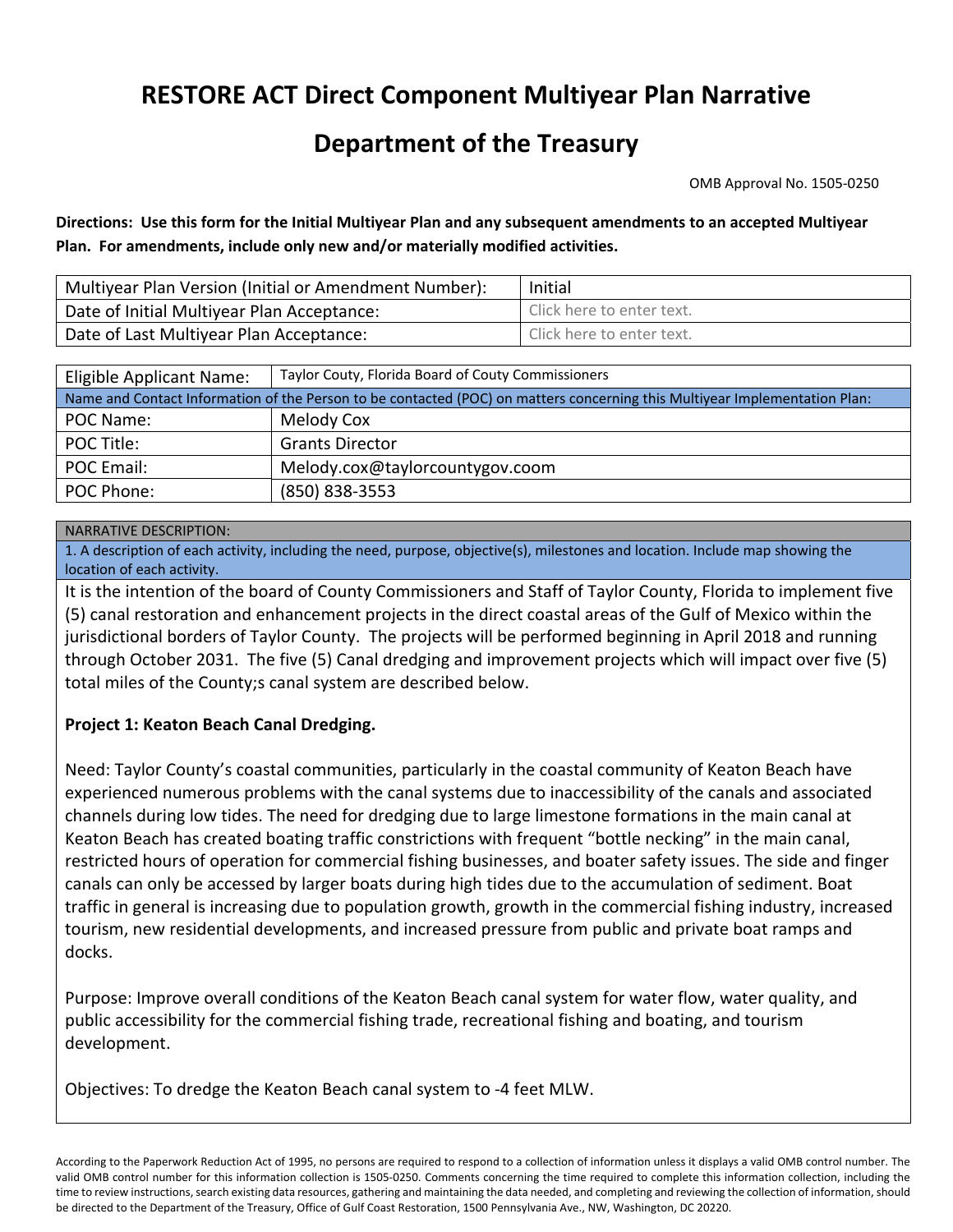Milestones: 1. Prepare scope of services. 2. Complete project design and secure required permits. 3. Prepare bid package meeting U.S. Treasury specifications and solicit bids. 4. Select contractor and award Contract Agreement. 5. Perform canal dredging. 6. File periodic project status reports to Grantor. 7. Complete project closeout and file report with Treasury.

Location: On the Gulf of Mexico coastline of Taylor County. Please see map for Project 1.

# **Project 2: Steinhatchee Boat Ramp Basin and Channel Canal Dredging.**

Need: The Steinhatchee Boat Ramp basin and the short channel from the basin to the Steinhatchee River which provides direct access to the Gulf of Mexico is in need of dredging due to the accumulation of sediment. The need for dredging is not only impacting the flow of boating traffic and accessibility to the coastal waterways, it is impacting the adjacent restored natural shoreline and associated coastal habitat in the turning basin. The accumulation of sediment greatly impedes the flow of the heavy boating traffic at this facility creating safety issues and hazardous conditions. Access to the Gulf of Mexico via the Steinhatchee Boat Ramp is critical to the commercial fishing trade in the area and is key to the welfare of the local economy. Boat traffic in general is increasing due to population growth, growth in the commercial fishing industry, increased tourism, new residential development, and increased pressure from public and private boat ramps and docks.

Purpose: Improve overall conditions of the Steinhatchee Boat Ramp basin and associated channel for water flow, water quality, and public accessibility for commercial fishing trade, recreational fishing and boating, and tourism development.

Objectives: To dredge the Steinhatchee Boat Ramp basin and channel to ‐5 feet MLW.

Milestones: 1. Prepare scope of services. 2. Complete project design and secure required permits. 3. Prepare bid package meeting U.S. Treasury specifications and solicit bids. 4. Select contractor and award Contract Agreement. 5. Perform canal dredging. 6. File periodic project status reports to Grantor. 7. Complete project closeout and file report with Treasury.

Location: The mouth of the Steinhatchee River and the Gulf of Mexico coastline of Taylor County. Please see map for Project 2.

# **Project 3: Dark Island Canal Dredging.**

Need: The Dark Island canal system is in need of dredging due to the accumulation of sediment and limestone formations. The canals are frequently inaccessible on low tides restricting boating access to the Gulf of Mexico. Dark Island Boat Ramp is largely used for recreational fishing and boating. Dark Island boat traffic has increased due to population growth in our coastal communities, growth in the recreational fishing industry, residential development, and increased pressure from public and private boat ramps and docks.

Purpose: Improve overall conditions of the Dark Island canal system for water flow, water quality, and public accessibility for recreational fishing and boating, tourism development, and the residential communities in the area.

Objectives: To dredge the Dark Island canals to ‐4 feet MLW.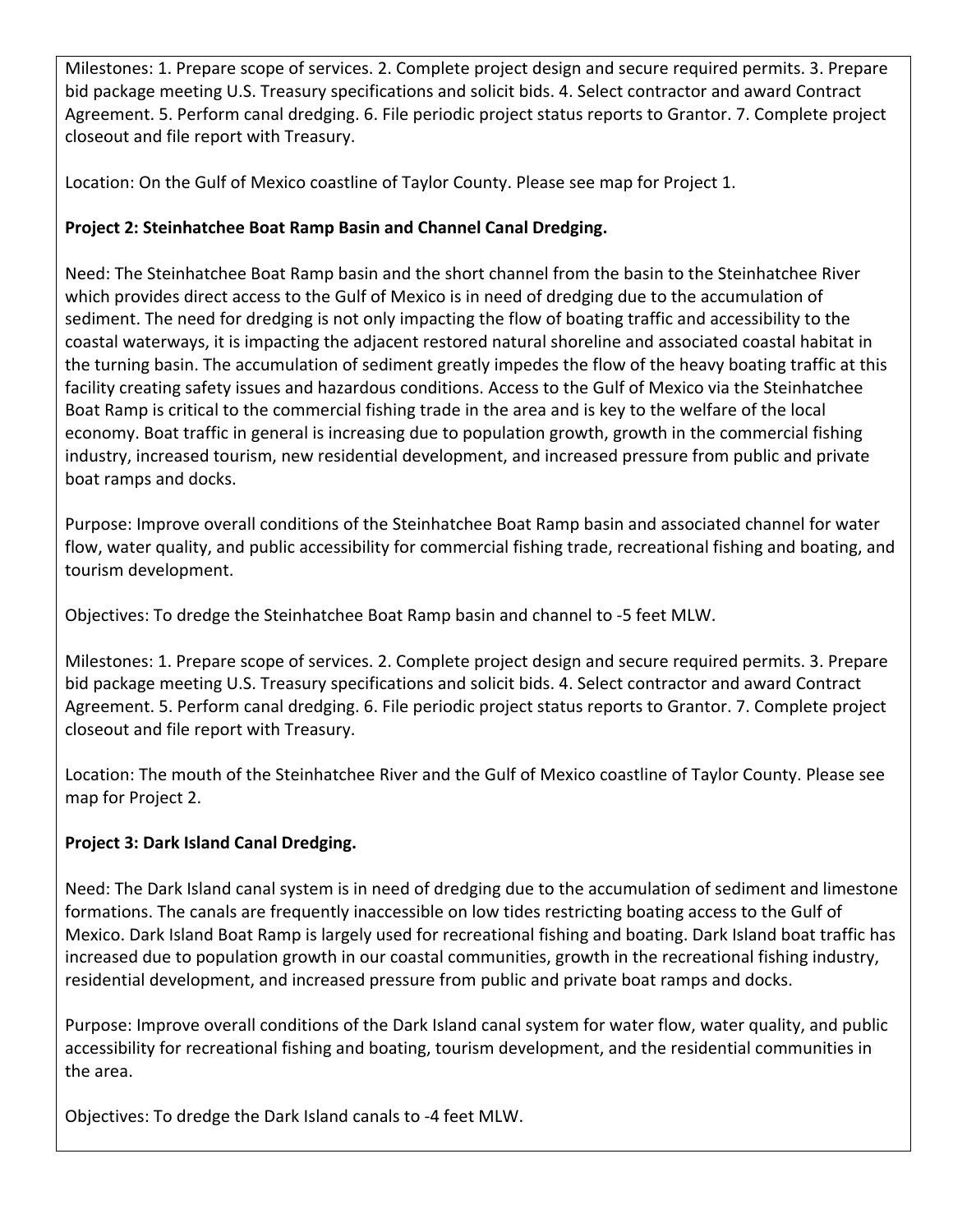Milestones: 1. Prepare scope of services. 2. Complete project design and secure required permits. 3. Prepare bid package meeting U.S. Treasury specifications and solicit bids. 4. Select contractor and award Contract Agreement. 5. Perform canal dredging. 6. File periodic project status reports to Grantor. 7. Complete project closeout and file report with Treasury.

Location: On the Gulf of Mexico coastline of Taylor County. Please see map for Project 3.

# **Project 4: Cedar Island Canal Dredging.**

Need: Cedar Island canal system has experienced numerous problems due to the need for dredging resulting from the accumulation of sediment in the canals. The canals are frequently inaccessible during low tides restricting the flow of boater traffic creating serious boater safety issues. Boating traffic is increasing due to population growth in our coastal communities, residential development, the increase of recreational fishing and boating in the region, tourism development, and increased pressure from public and private boat ramps and docks.

Purpose: Improve overall conditions of the Cedar Island canal system for water flow, water quality, and public accessibility for the recreational fishing and boating, tourism development, and use by the residential communities.

Objectives: To dredge the Cedar Island canals to ‐4 feet MLW.

Milestones: 1. Prepare scope of services. 2. Complete project design and secure required permits. 3. Prepare bid package meeting U.S. Treasury specifications and solicit bids. 4. Select contractor and award Contract Agreement. 5. Perform canal dredging. 6. File periodic reports to Grantor. 7. Complete project closeout and filereport with Treasury.

Location: On the Gulf of Mexico coastline of Taylor County. Please see map for Project 4.

# **Project 5: Dekle Beach Canal Dredging.**

Need: The Dekle Beach main canal and respective finger canals have experienced numerous problems with accessibility to the Gulf of Mexico due to the serious need for dredging resulting from the accumulation of sediment. The canals are frequently inaccessible during low tides restricting boater traffic and the flow thereof. This has created safety issues and hazardous boater conditions. Boat traffic has increased at Dekle Beach due to the increase of recreational fishing and boating in the region, tourism development, residential growth, and increased pressure from public and private boat ramps and docks.

Purpose: Improve overall conditions of the Dekle Beach canal system for water flow, water quality, and public accessibility for recreational fishing and boating, tourism development, and use by the residential communities in the area.

Objectives: To dredge the Dekle Beach canals (see aerial photo) to ‐4 feet MLW. More specific technical information and details can be found in the *Jones‐Edmunds, Canal Dredging in Taylor County, Preliminary Engineering Report, dated September 2016.*

Milestones: 1. Prepare scope of services. 2. Complete project design and secure required permits. 3. Prepare bid package meeting U.S. Treasury specifications and solicit bids. 4. Select contractor and award Contract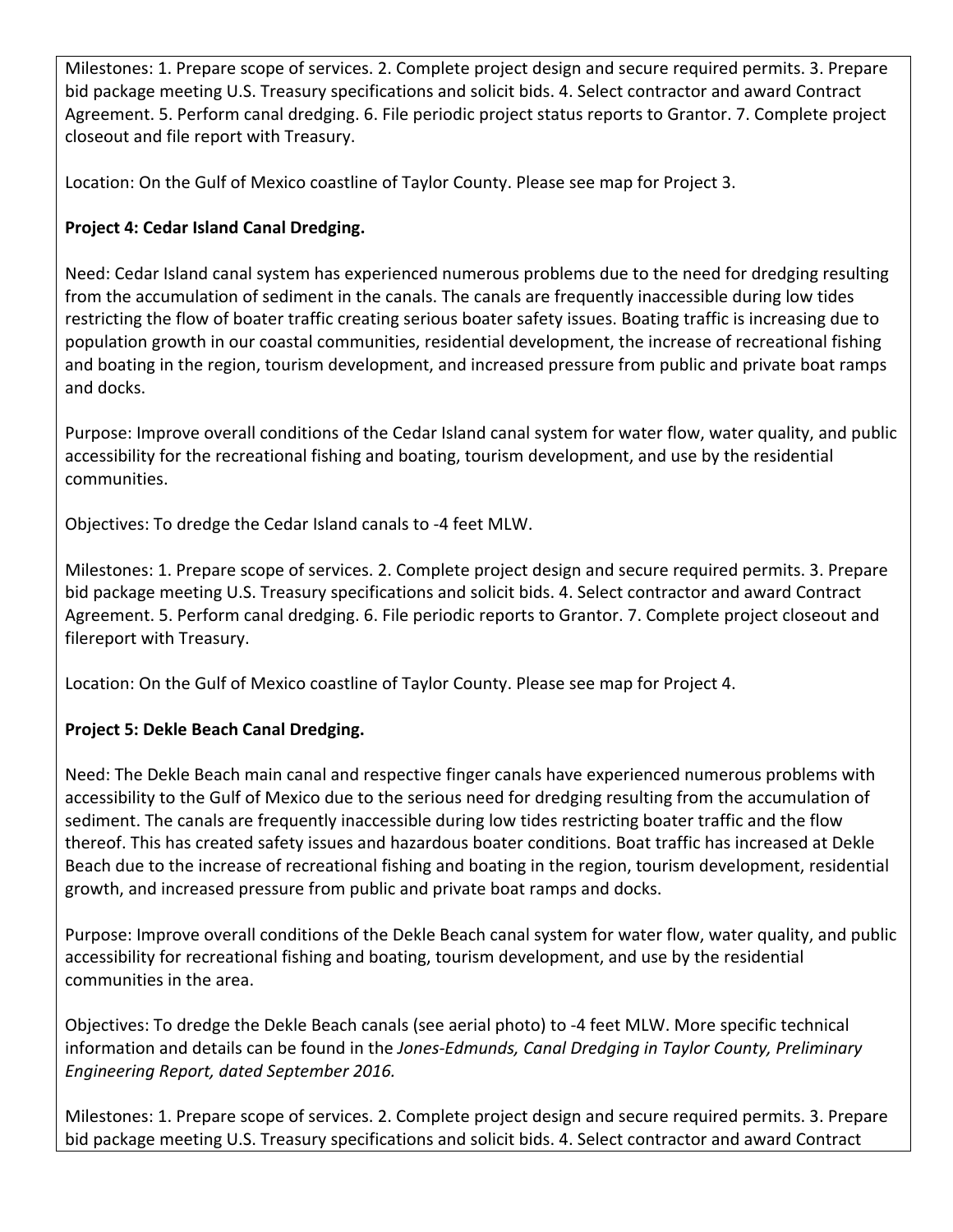Agreement. 5. Perform canal dredging. 6. File periodic project status reports to Grantor. 7. Complete project closeout and file report with Treasury.

Location: On the Gulf of Mexico coastline of Taylor County. Please see map for Project 5.

2. How the applicant made the multiyear plan available for 45 days for public review and comment, in a manner calculated to obtain broad‐based participation from individuals, businesses, Indian tribes, and non‐profit organizations, such as through public meetings, presentations in languages other than English, and postings on the Internet. The applicant will need to submit documentation (e.g., a copy of public notices) to demonstrate that it made its multiyear plan available to the public for at least 45 days. In addition, describe how each activity in the multiyear plan was approved after consideration of all meaningful input from the public and submit documentation (e.g., a letter from the applicant's leadership approving submission of the multiyear plan to Treasury or a resolution approving the applicant's multiyear plan).

The Taylor County Board of County Commissioners reviewed and approved the Draft Multiyear Implementation Plan at their regularly scheduled meeting of November 6, 2017. Public Comments were allowed and is common practice at all County Commission Meetings. At that point Taylor County began the solicitation process for public input and comments on the Draft Multiyear Implementation Plan.

The document was made available to the public for review and comment from November 8, 2017 until December 22, 2017 (a 45 day period).

The Taylor County Board of County Commissioners published NOTICE that the Draft MYIP was available for the Public's review and comment during the 45 day period at the following locations:

‐Taylor County Administrative Complex located at 201 East Green Street, Perry, Florida 32347, from Monday to Friday during normal business hours.

‐Taylor County Grants Department located at the Perry Foley Airport, 401 Industrial Park Drive, Perry, Florida 32348.

‐ Taylor County Website @ taylorcountygov.com

There were two comments received during the 45 day public comment period. The two comments were submitted via e‐mail. One commenter offered technical corrections and the other raised issues associated with implementation of the project. Both comments were addressed via e‐mail. Upon receipt of the comments, no revision of the MYIP was needed. The final MYIP was approved by resolution, by the Taylor County Board of County Commissioners on January 2, 2018.

3. How each activity included in the applicant's multiyear plan narrative meets all the requirements under the RESTORE Act, including a description of how each activity is eligible for funding based on the geographic location of each activity and how each activity qualifies for at least one of the eligible activities under the RESTORE Act.

**Project 1: Keaton Beach Canal Dredging.**

**Primary Eligible Activity:** Infrastructure projects benefitting the economy or ecological resources, including port infrastructure. The deepening, cleansing, and enhancement of the Keaton Beach canal system will improve water flow, enhance water quality, and greatly develop access to the coastal areas of Taylor County for boating opportunities which support commercial fisherman, commercial charter fishing boats, residential boating, and tourism development activities. The project impacts both environmental enhancement and economic development. 95% of the County's tourism economy is dependent on access to the Gulf of Mexico. The majority of the County's 51-mile coastline is part of the National Aquatic Seagrass Preserve and the enhancement of water quality and improved water flow will have a direct, positive impact on the Aquatic Preserve and associated habitat.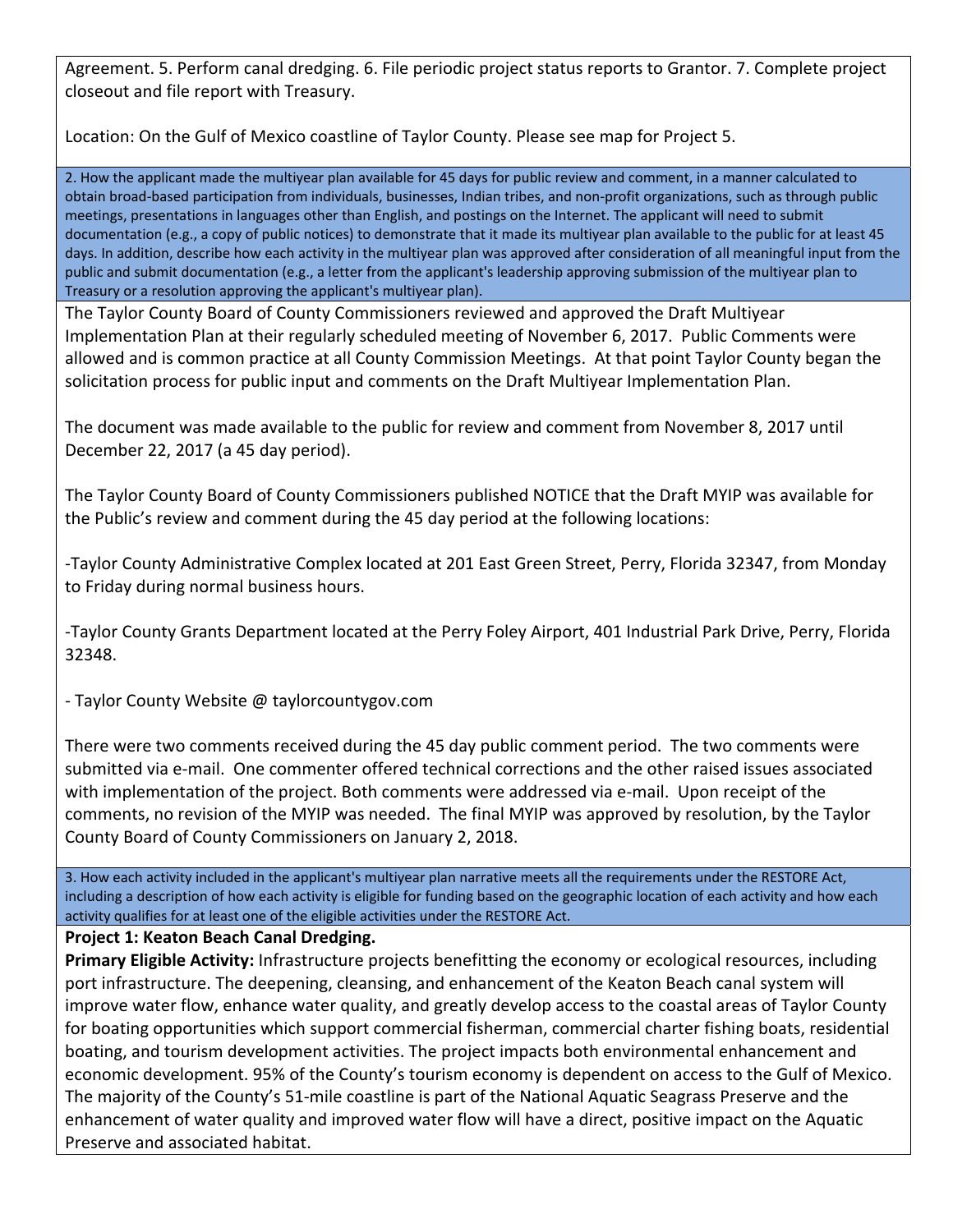**Geographic Requirement:** The canal system to be dredged and thereby enhanced flows directly into the Gulf of Mexico on the coastal border of Taylor County.

#### **Project 2: Steinhatchee Boat Ramp Basin Canal Dredging.**

**Primary Eligible Activity:** Infrastructure projects benefitting the economy or ecological resources, including port infrastructure. The deepening, cleansing, and enhancement of the basin and channel will improve water flow, enhance water quality, provide protective measures to restored natural shorelines and associated habit, and greatly enhance and improve access to the coastal waters for boating opportunities which support commercial fisherman, commercial charter fishing boats, residential boating, and tourism and economic development opportunities. The majority of the County's 51mile coastline is part of the National Aquatic Seagrass Preserve and the enhancement of water quality and improved water flow will have a direct, positive impact on the Aquatic Preserve. The project impacts both environmental enhancement and economic development. 95% of the County's tourism economy is dependent on access to the Gulf of Mexico. **Geographic Requirement:** The basin and channels to be dredged and thereby enhanced, flows directly into the Steinhatchee River and the Gulf of Mexico on the coastal border of Taylor County.

# **Project 3: Dark Island Canal Dredging.**

**Primary Eligible Activity:** Infrastructure projects benefitting the economy or ecological resources, including port infrastructure. The deepening, cleansing, and enhancement of the canal system will improve water flow, enhance water quality, and greatly develop access to the coastal waters of Taylor County for boating opportunities which support recreational fishing and boating activities, tourism development, and boating for the residential community. The Dark Island canal dredging project impacts both environmental enhancement and economic and tourism development. This area of the County's coastline is part of the National Aquatic Seagrass Preserve and the enhancement of water quality and water flow will have a direct, positive impact on the Aquatic Preserve.

**Geographic Requirement:** The Dark Island canals to be dredged and thereby enhanced flows directly into the Gulf of Mexico on the coastal border of Taylor County.

# **Project 4: Cedar Island Canal Dredging.**

**Primary Eligible Activity:** Infrastructure projects benefitting the economy or ecological resources, including port infrastructure. The deepening, cleansing, and enhancement of the canal system will improve water flow, enhance water quality, and greatly develop access to the coastal waters adjacent to Taylor County for boating opportunities which support residential boating and tourism activities. The project impacts both environmental enhancement and economic development. The coastal waters adjacent to Cedar Island are included in the National Aquatic Seagrass Preserve and the enhancement of water quality and improved water flow will have a direct, positive impact on the Aquatic Preserve.

**Geographic Requirement:** The canals associated with Cedar Island to be dredged and thereby enhanced, flows directly into the Gulf of Mexico on the coastal border of Taylor County.

# **Project 5: Dekle Beach Canal Dredging.**

**Primary Eligible Activity:** Infrastructure projects benefitting the economy or ecological resources, including port infrastructure. The deepening, cleansing, and enhancement of the Dekle Beach canal system will improve water flow, enhance water quality, and greatly develop access to the coastal waterways adjacent to Taylor County for boating opportunities which support residential boating and fishing and tourism development. It impacts both environmental enhancement and economic development.

**Geographic Requirement:** The Dekle Beach canals to be dredged and thereby enhanced, flows directly into the Gulf of Mexico on the coastal border of Taylor County.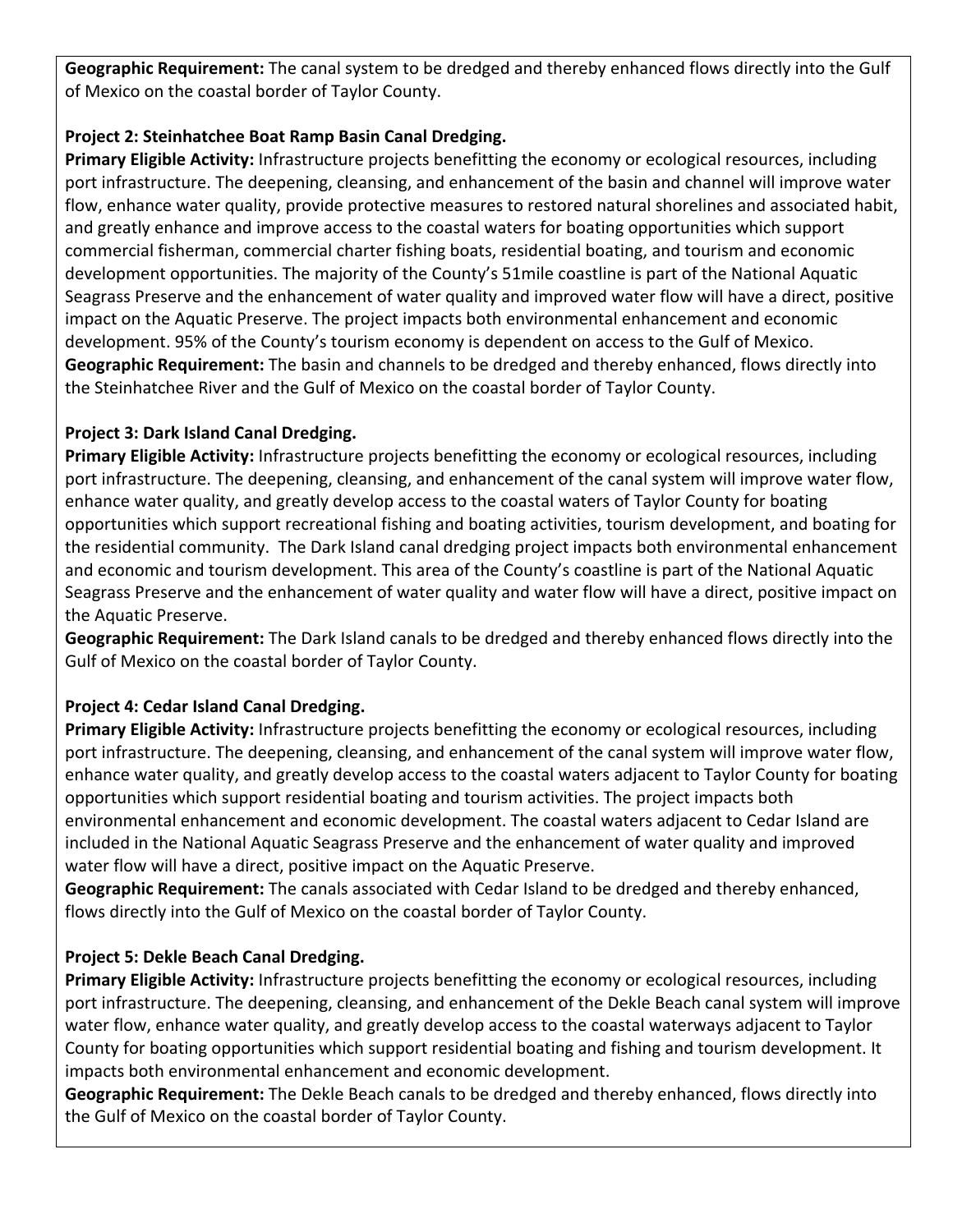4. Criteria the applicant will use to evaluate the success of the activities included in the multiyear plan narrative in helping to restore and protect the Gulf Coast Region impacted by the Deepwater Horizon oil spill.

#### **Project 1: Keaton Beach Canal Dredging.**

Project success will be measured by:

- Was 31,700 cubic yards of total dredge volume removed?
- Was the Canal depth, MLW at -4.0?
- Was disposal material deposited at permitted Spoil Sites within the County?
- Was increased utilization of the canals by the boating community realized, year over year prior and after dredging completed?

#### **Project 2: Steinhatchee Boat Ramp Basin Canal Dredging.**

Project success will be measured by:

- Was 6,300 cubic vards of total dredge volume removed?
- Was the Canal depth, MLW at -5.0?
- Was disposal material deposited at permitted Spoil Sites within the County?
- Was increased utilization of the basin and channel by the boating community realized, year over year prior and after dredging completed?

#### **Project 3: Dark Island Canal Dredging.**

Project success will be measured by:

- Was 22,100 cubic yards of total dredge volume removed?
- Was the Canal depth, MLW at -4.0?
- Was disposal material deposited at permitted Spoil Sites within the County?
- Was increased utilization of the canals by the boating community realized, year over year prior and after dredging completed?

#### **Project 4: Cedar Island Canal Dredging.**

Project success will be measured by:

- Was 53,100 cubic yards of total dredge volume removed?
- Was the Canal depth, MLW at -4.0?
- Was disposal material deposited at permitted Spoil Sites within the County?
- Was increased utilization of the canals by the boating community realized, year over year prior and after dredging completed?

#### **Project 5: Dekle Beach Canal Dredging.**

Project success will be measured by:

- Was 5,600 cubic yards of total dredge volume removed?
- Was the Canal depth, MLW at -4.0?
- Was disposal material deposited at permitted Spoil Sites within the County?
- Was increased utilization of the canals by the boating community realized, year over year prior and after dredging completed?

5. How the activities included in the multiyear plan narrative were prioritized and list the criteria used to establish the priorities.

Our canal system is a vital and critical element of the commercial and natural resources of Taylor County. For example, 95% of our tourism is based on direct access to the Gulf of Mexico. 100% of our commercial fishing industry requires easy and fast access to the Gulf. Recreational fishing is a major source of our citizen's outdoor recreational interests and represents a \$15 million annual impact on our economy.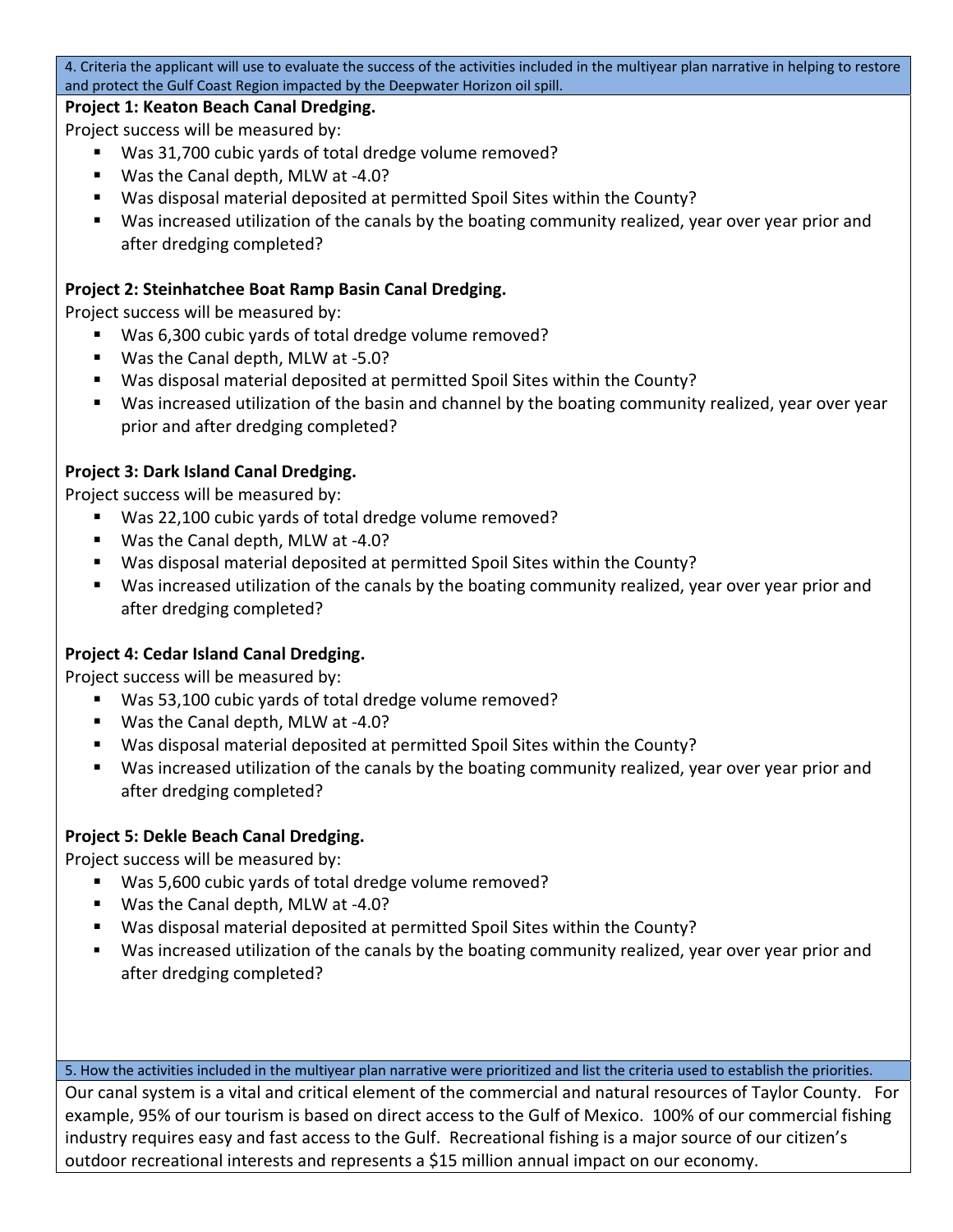Our local commercial fishermen focus on shrimp, crabs, fish, and scallops. Their daily fresh catches are sold locally and regionally. The local commercial sport fishing industry of Charter Boats is very active and dependent on the canal system. Recreational boats can sometimes include between 300 and 400 boats attempting to access the Gulf via the canals at each boating facility location during the height of the summer season.

The canal system properly dredged, clean and accessible to our citizens, tourists, and our local economy is vitally important to Taylor County. Selecting a series of canal dredging projects for Taylor County was immediately our first priority for the utilization of RESTORE Act, Direct Component funding.

The specific ranking in order of priority of the five (5) dredging projects which are being proposed are based on historical data of need and utilization by all parts of the economy and citizens.

#1 Priority: **Keaton Beach Canal Dredging** is the #1 need of the County due to heavy use by commercial fishermen, recreational fishing and boating, and the promotion of tourism and economic development.

#2 Priority: **Steinhatchee Boat Ramp Basin and Channel Dredging** is the #2 need of the County due to heavy use by commercial fishermen, the charter boat industry, tourism related to recreational fishing and boating, and use by the residents of Steinhatchee and the nearby community of Jena located in Dixie County. The access and usability of the existing boat ramp is not as severely impacted as Keaton Beach, but the basin and channel dredging is still a major priority due to its high usage and critical importance to local businesses, commercial fishing, tourism and economic development, and use by residents of the coastal community.

#3 Priority: **Dark Island Canal Dredging** is the #3 need of the County due to heavy use for recreational fishing and boating by the many visitors to the area, and local residents. These impacts are a lesser degree than Steinhatchee.

#4 Priority and #5 Priority: **Cedar Island Canal Dredging and Dekle Beach Canal Dredging** both serve primarily residential neighborhoods and have a lesser impact on the local economy. Therefore, they were listed as the last two (2) priorities.

6. If applicable, describe the amount and current status of funding from other sources (e.g., other RESTORE Act contribution, other third party contribution) and provide a description of the specific portion of the project to be funded by the RESTORE Act Direct Component.

#### **Project 1: Keaton Beach Canal Dredging**

Taylor County Board of County Commissioners has voted to contribute \$11,145.00 in the FY 2018 Budget as a match to the overall costs of the project of \$1,061,550.00. This Third-Party contribution represents about 1% of the total project costs and it is therefore impossible to describe a "specific portion" of the project it will fund.

# **Project 2: Steinhatchee Boat Ramp Basin Canal Dredging.**

Taylor County Board of County Commissioners has expressed a willingness to contribute \$98,348.00 in their FY 2019 Budget as match to the total costs of the project of \$331,100.00. This Third-Party contribution represents approximately 29.7% of the total costs. The Taylor County contribution will be dedicated to the cost of Design, Engineering, Permitting, & Survey; grant writing; and grant implementation. The RESTORE Act funds will be allocated to the actual dredging costs.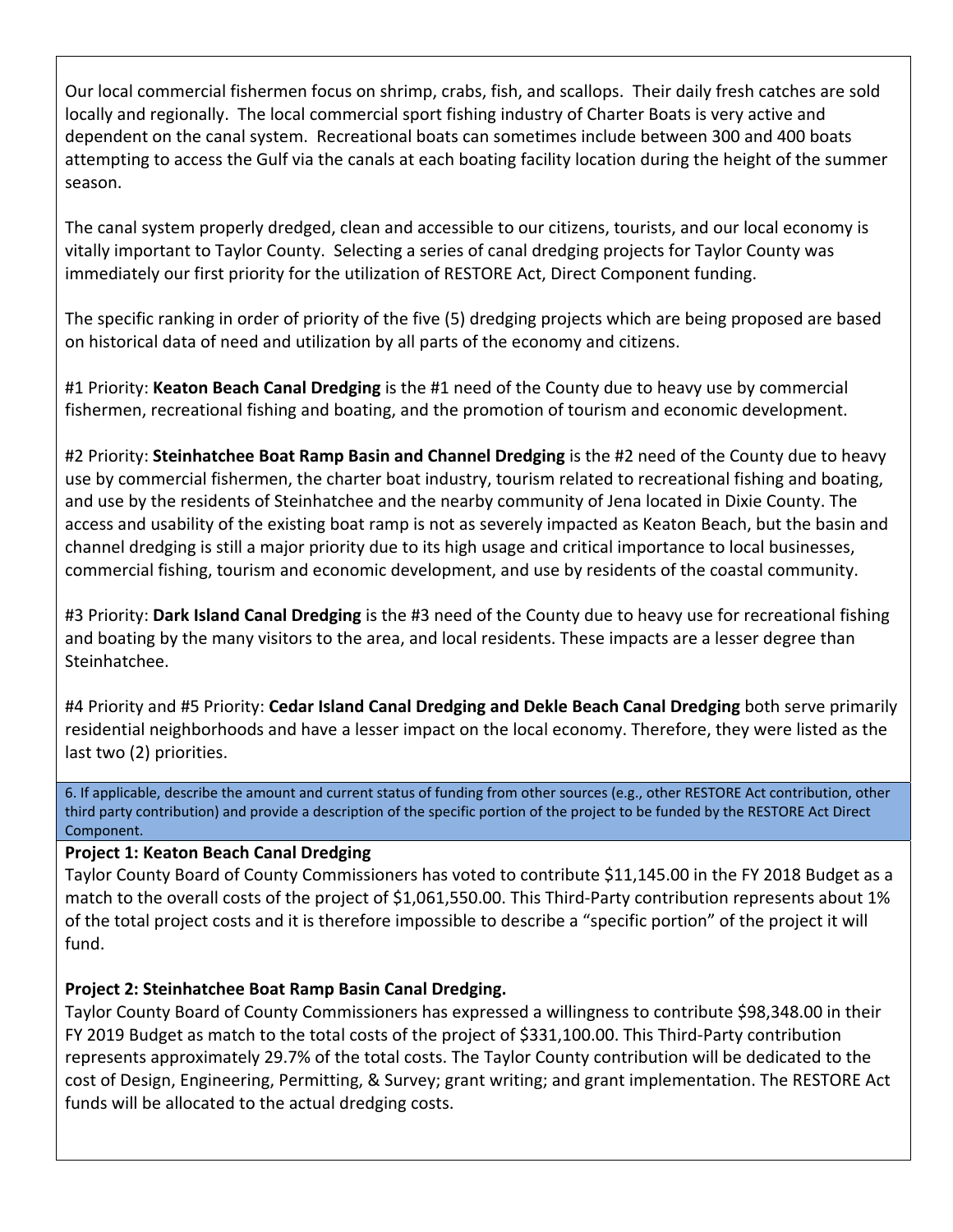#### **Project 3: Dark Island Canal Dredging.**

Taylor County Board of County Commissioners has expressed a willingness to contribute \$12,790.26 in their FY 2023 Budget as match to the total costs of the project of \$943,800.00. This Third‐Party contribution represents approximately 1.35% of the total costs. The Taylor County contribution will be dedicated to the cost of a portion of the grant writing and grant implementation expense. The RESTORE Act funds will be allocated to the actual dredging costs; Design, Engineering, Permitting, & Survey; a portion of grant writing; and a portion of grant implementation.

#### **Project 4: Cedar Island Canal Dredging.**

Taylor County Board of County Commissioners has expressed a willingness to contribute \$552,481.00 in their FY 2031 Budget as match to the total costs of the project of \$2,041,500.00. This Third‐Party contribution represents approximately 27% of the total costs. The Taylor County contribution will be dedicated to the cost of Design, Engineering, Permitting, & Survey; grant writing and grant implementation and a small portion of the Dredging costs. The RESTORE Act funds will be allocated to the actual dredging costs.

#### **Project 5: Dekle Beach Canal Dredging.**

Not applicable since all costs will be borne by The RESTORE Act funds.